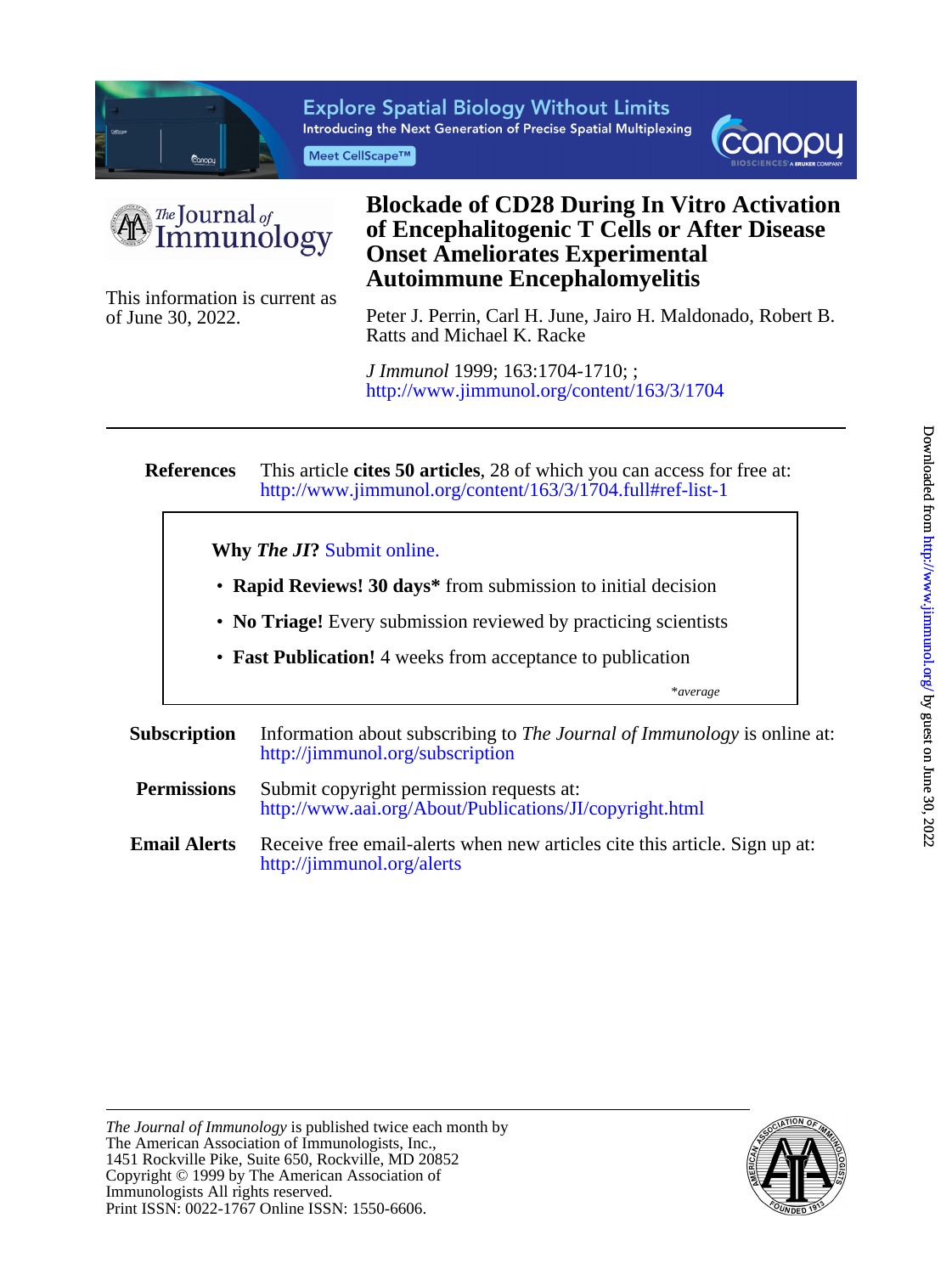# **Blockade of CD28 During In Vitro Activation of Encephalitogenic T Cells or After Disease Onset Ameliorates Experimental Autoimmune Encephalomyelitis1**

## **Peter J. Perrin,<sup>2</sup> \* Carl H. June,† Jairo H. Maldonado,† Robert B. Ratts,‡ and Michael K. Racke‡**

**Previous studies have shown complex roles for the B7 receptors in providing both positive and negative regulation of experimental autoimmune encephalomyelitis (EAE). B7 blockade can ameliorate clinical EAE by indirectly interfering with CD28 signaling. However, B7 blockade can also result in disease exacerbation, presumably by interfering with regulatory B7:CTLA-4 interactions. Therefore, we have directly targeted T cell CD28 with specific mAbs both during initial Ag priming and after the onset of clinical signs of EAE. We found that CD28 blockade ameliorated EAE during the efferent and afferent limbs of the immune response. Disease amelioration at disease onset was associated with suppression of TNF-**<sup>a</sup> **production. Finally, Ab blockade of T cell CD28 during the first disease episode resulted in significant attenuation of the subsequent disease course, with no significant relapses. In contrast to previous studies targeting APC B7 with CTLA4-Ig, reagents targeting CD28 can block ongoing disease. Therefore, the present results suggest a clinically relevant therapeutic scenario for human diseases, such as multiple sclerosis.** *The Journal of Immunology,* **1999, 163: 1704–1710.**

Ional expansion and functional differentiation of T cells<br>require two signals (1). The first is provided by the rec-<br>ognition of the antigenic peptide presented in the context<br>of self-maior histocompatibility molecules by require two signals (1). The first is provided by the recognition of the antigenic peptide presented in the context of self-major histocompatibility molecules by the TCR/CD3 complex. The second signal is provided by the interaction of an accessory receptor on the T cell with its ligand on the APC and is referred to as costimulation. TCR occupancy in the absence of costimulation induces anergy or nonresponsiveness (1–3).

Although several different T cell-APC interactions can provide costimulation, the major costimulatory signal appears to be through the CD28 receptor on the T cell  $(4-6)$ . The CD28 gene has been disrupted to create a mouse genetically deficient in CD28 (5). Studies using this mouse have demonstrated that some immune responses are dependent on CD28 costimulation (5, 7). However, other immune responses remain either partially or completely intact, suggesting less dependence on costimulation or the significance of other costimulatory pathways, such as the recently described inducible costimulator (5, 8, 9).

CTLA-4 (CD152) is also involved in the delivery of a secondary signal that regulates T cell activation. Recent evidence suggests that T cell activation is regulated by competing signals delivered by CD28 and CTLA-4 (10–13). Blockade of CTLA-4 with specific mAb can exacerbate clinical signs of experimental autoimmune encephalomyelitis  $(EAE)^3$  (14, 15). Anti-CTLA-4 injection at the onset of clinical signs resulted in increased production of the proinflammatory cytokines IL-2, IFN- $\gamma$ , and TNF- $\alpha$  and increased clinical disease severity and mortality (14).

The B7 molecules on the APCs, B7-1 (CD80) and B7-2 (CD86), are the counterreceptors for both T cell CD28 and T cell CTLA-4 (16–19). Although it has been shown that either CD28 or CTLA-4 can bind to both B7-1 and B7-2, increasing evidence suggests that B7-1 and B7-2 may have distinct costimulatory functions (20–23).

We have previously used the soluble receptor CTLA4-Ig to demonstrate a central role for B7-mediated costimulation in EAE induced by active immunization with myelin basic protein (MBP) (21, 24) and by adoptive transfer of MBP-specific lymph node cells (LNC) (21, 25). Those studies demonstrated that B7-mediated costimulation plays an important role during initial immune cell interactions, enhancing proliferation and cytokine production and determining encephalitogenicity. Those studies also demonstrated that the effects of CTLA4-Ig were schedule dependent. CTLA4-Ig administration can result in either suppression or enhancement of clinical disease in at least one active model of EAE (21).

The roles of the individual B7 molecules, B7-1 and B7-2, during the initiation of EAE have been investigated by us (21, 24) and others (23, 26). It appears that the effects of anti-B7-1 and anti-B7-2 reagents in vitro and in vivo depend on the model of EAE studied. However, it is clear that anti-B7-1 treatment ameliorates subsequent disease development, whereas anti-B7-2 treatment usually exacerbates disease. Treatment with both anti-B7-1 and anti-B7-2 may either ameliorate or exacerbate disease, depending on how EAE is induced (21, 24). The mechanism of differential regulation of EAE by the B7 molecules involves differential regulation of cytokines. Kuchroo et al. have attributed the effects of

<sup>\*</sup>Department of Medicine, University of Pennsylvania School of Medicine, Philadelphia, PA 19104; † Immune Cell Biology Program, Naval Medical Research Institute, Bethesda, MD 20889; and ‡ Department of Neurology, Washington University School of Medicine, St. Louis, MO 63110

Received for publication December 23, 1998. Accepted for publication May 24, 1999.

The costs of publication of this article were defrayed in part by the payment of page charges. This article must therefore be hereby marked *advertisement* in accordance with 18 U.S.C. Section 1734 solely to indicate this fact.

<sup>&</sup>lt;sup>1</sup> This work was supported by National Institute of Allergy and Infectious Diseases Grant R29-AI43296 and National Multiple Sclerosis Society Grant RG2873A1. M.K.R. is a Harry Weaver Neuroscience Scholar of the National Multiple Sclerosis Society and has been named Young Investigator in Multiple Sclerosis by the American Academy of Neurology Education and Research Foundation; he is supported by National Institutes of Health Grant RO1-NS-37513. The views expressed in this article are those of the authors and do not reflect the official position of the Department of the Navy, Department of Defense, or U.S. Government.

<sup>2</sup> Address correspondence and reprint requests to Dr. Peter J. Perrin, Department of Medicine, Pulmonary, Allergy, and Critical Care Section, 909 BRB II, 421 Curie Boulevard, Philadelphia, PA 19104-6160. E-mail address: perrinpj@mail. med.upenn.edu

<sup>&</sup>lt;sup>3</sup> Abbreviations used in this paper: EAE, experimental autoimmune encephalomyelitis; MBP, myelin basic protein; LNC, lymph node cells.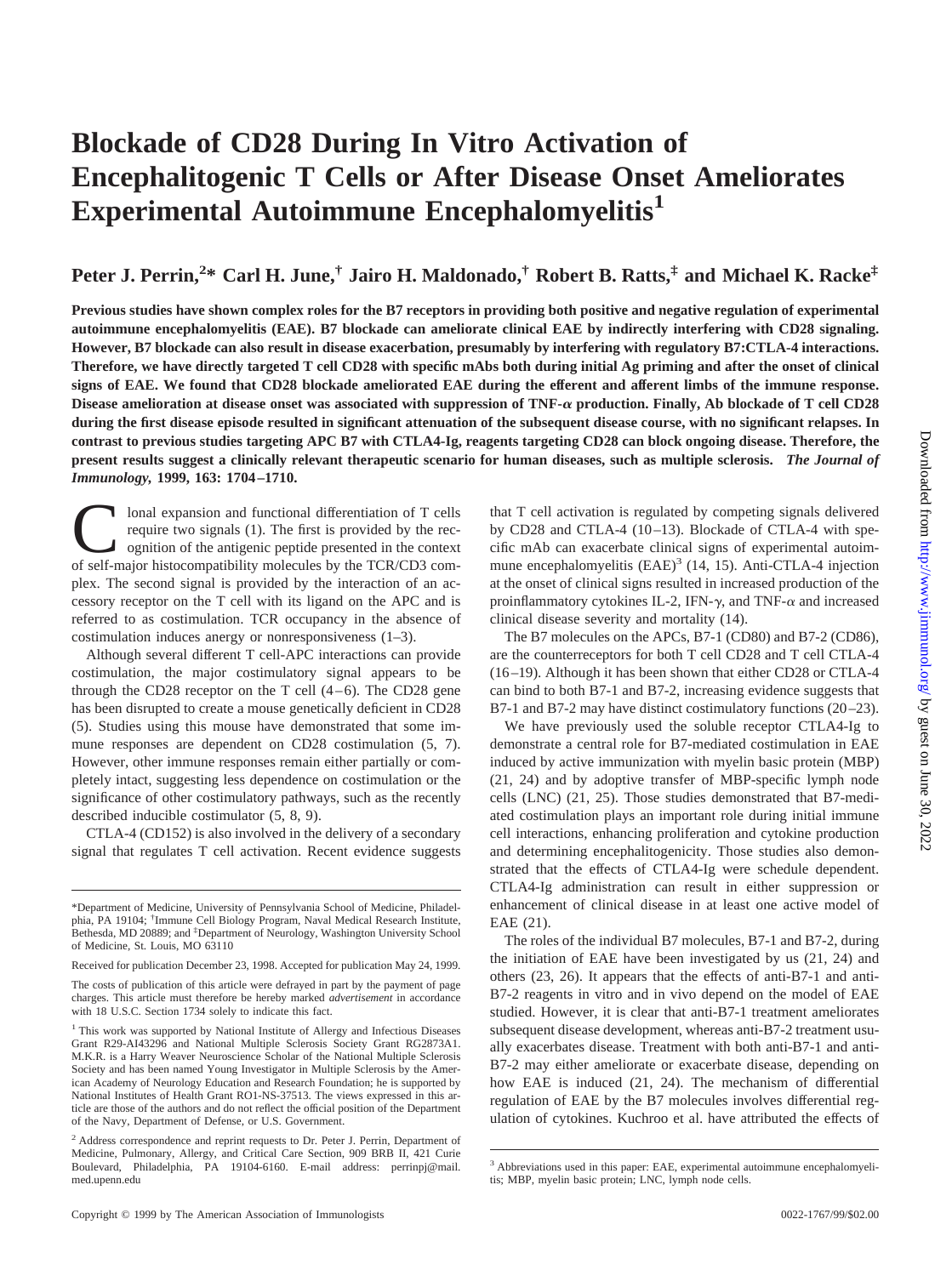repeated injections of Ab to differential regulation of Th1/Th2 differentiation (23). The effects of a single injection of Abs directed against B7-1 and B7-2 involve regulation of the encephalitogenic cytokine TNF- $\alpha$  (24). Blockade of B7-1 using Fab fragments during ongoing EAE prevents epitope spreading and subsequent relapse (26), whereas using the intact mAb exacerbates disease (27).

Given the complexity of B7:CD28/CTLA-4 interactions, B7 mediated costimulation is not necessarily equivalent to CD28-mediated costimulation. Indeed, previous studies predict that CTLA4-Ig therapy could prevent B7:CTLA-4 interaction and result in enhanced disease (21). Therefore, direct manipulation of CD28 and CTLA-4 may be preferable to B7 blockade. We have therefore begun to directly target CD28 with mAb Fab fragment in the EAE model. CD28 blockade either during disease induction or after the establishment of clinical disease resulted in disease amelioration. This amelioration was associated with suppressed production of the proencephalitogenic cytokine  $TNF-\alpha$  and decreased production of IL-2. Therefore, direct targeting of T cell CD28 is a potential strategy for treatment of autoimmune demyelinating disease.

#### **Materials and Methods**

*Mice*

Female (PL  $\times$  SJL)F<sub>1</sub> mice were obtained from The Jackson Laboratory (Bar Harbor, ME). All (PL  $\times$  SJL)F<sub>1</sub> mice were 10 to 12 weeks of age when experiments were initiated. Transgenic mice bearing the V $\beta$ 8.2, V $\alpha$ 2.3 TCR specific for MBP Ac1–11 on the B10.PL background were provided by Dr. Joan Goverman (University of Washington, Seattle, WA). These mice were bred and maintained in our animal colony in compliance with the Animal Studies Committee (28, 29). In conducting this research, the investigators adhered to the *Guide for Laboratory Animal Facilities and Care* as promulgated by the Committee on the *Guide for Laboratory Animal Resources* (National Academy of Sciences, National Research Council, Department of Health and Human Services, Publication No. (NIH) 86-23).

#### *Reagents*

Whole MBP was prepared from guinea pig spinal cords (Rockland, Gilbertsville, PA) as previously described (30). Hamster anti-mouse CD28 hybridoma 37–51 was kindly provided by Dr. James P. Allison (University of California, Berkeley) (31), and mAb was purified from tissue culture supernatant. Hamster anti-mouse CD28 mAb PV-1 (32) was purified from tissue culture supernatant also. Control hamster IgG was purchased from Rockland. The endotoxin content of the Abs used in these studies was  $< 0.4$ EU/mg. Fab fragments were made using the ImmunoPure Fab Kit (Pierce, Rockford, IL) according to the manufacturer's instructions. The Fab fragments were subsequently run on a 12% SDS-PAGE gel under nonreducing conditions with m.w. markers and whole Abs. Gels were stained with Coomassie blue, and purity was assessed.

#### *Induction of EAE*

For actively induced EAE, mice were immunized by s.c. injection of 400  $\mu$ g MBP emulsified in CFA (Difco Laboratories, Detroit, MI) above the shoulders and flanks and i.p. injection of 100 ng pertussis toxin (List Biological Laboratories, Campbell, CA) on days 0 and 2. Animals were examined daily for signs of disease and graded as previously described (33): 0, no abnormality; 1, flaccid tail; 2, moderate hind limb weakness; 3, severe hind limb weakness; 4, complete hind limb weakness; and 5, quadriplegia or premoribund state.

For adoptively transferred EAE, mice were immunized with MBP (400  $\mu$ g) in CFA, and 10 days later draining lymph nodes were removed. MBPspecific LNC (4  $\times$  10<sup>6</sup>) were cultured in 2 ml of RPMI 1640 (BioWhittaker, Walkersville, MD) supplemented with 10% FBS, penicillin G (100 U/ml), glutamine (2 mM), nonessential amino acids, HEPES buffer, 2-ME  $(5 \times 10^{-5}$  M), and MBP (25  $\mu$ g/ml) for 3 days in 24-well plates (Costar, Corning, NY). LNC were washed and adjusted to the required concentration in PBS so that each recipient received  $3 \times 10^7$  cells in a 0.2-ml suspension via the tail vein. Recipient mice were observed daily for signs of disease, as above.

For adoptively transferred EAE using transgenic T cells with a TCR specific for MBP1–11, splenocytes from transgenic mice were cultured 1:5 with wild-type splenocytes from B10.PL mice at a final concentration of  $4 \times 10^6$  cells/ml in medium as described above with MBP (25  $\mu$ g/ml) for 48 h. After 48 h, T cells were washed and adjusted to the required concentration so that each naı̈ve B10.PL recipient received  $2 \times 10^7$  cells in a 0.2-ml suspension i.p. Recipient mice were observed daily for clinical signs of disease as above.

#### *ELISA.*

TNF- $\alpha$  was assayed with the Endogen (Cambridge, MA) ELISA kit according to the manufacturer's instructions.

#### *Measurement of IL-2 production*

An IL-2-dependent cell line, CTLL.EV (34), was generously provided by Dr. W. Paul (National Institute of Allergy and Infectious Diseases, National Institutes of Health, Bethesda, MD). Supernatants (50  $\mu$ l) from experimental cell cultures were assayed in quadruplicate. Results were compared, with proliferation of the cell line to known amounts of IL-2 as standards. SD of replicate cultures was  $\leq 10\%$  of the mean (21, 25).

#### *Statistics*

Treatment effects were assessed with the Mann-Whitney sum of ranks test. Differences in disease incidence were analyzed using Fisher's exact test. Differences in TNF- $\alpha$  release by ELISA were analyzed with the Student's *t* test.

#### **Results**

#### *CD28 blockade during priming reduces encephalitogenicity*

We have previously shown that in vitro blockade of B7 reduces the ability of MBP-primed cells to transfer EAE (21, 25). In addition to its negative effects on T cell activation, CTLA-4 can also provide costimulation for some T cell responses (35–37). Previous experiments with injection of anti-CD28 Abs have shown effects that are consistent with induction of both agonistic and antagonistic effects (38). Therefore, we used anti-CD28 Fab (mAb PV-1) to specifically block B7:CD28 interaction during EAE, as anti-CD28 Fab fragments do not induce signal transduction and yet remain capable of efficient blockade of B7 binding. Mice were immunized with MBP (400  $\mu$ g) in CFA, and 10 days later draining lymph nodes were removed and cultured in the presence or absence of CD28 blockade. As shown in Fig. 1, in vitro activation of MBPprimed cells in the presence of anti-CD28 Fab fragments resulted in both lower disease incidence and decreased disease severity in animals developing clinical disease. In addition, the presence of anti-CD28 Fab resulted in a dramatic reduction in IL-2 production (Fig. 2), consistent with the known role of the B7-CD28 pathway in the production of this cytokine (39). These results demonstrate in the adoptive transfer model of EAE that encephalitogenic T cells require a costimulatory signal, delivered through CD28, to mediate significant disease-producing capability and secretion of inflammatory cytokines.

Because CD28 blockade suppressed pathogenicity of previously primed cells, we next assessed the role of CD28 during Ag priming in vivo. Animals were injected with 50  $\mu$ g anti-CD28 Fab or hamster IgG Fab i.p. on days 2 and 4 after immunization with MBP. Although 5 of 5 animals in each group developed EAE, anti-CD28 Fab recipients developed a less severe disease (Fig. 3). The effect of anti-CD28 Fab injection lasted for the duration of the observation period (73 days). Thus, in the active model of EAE, a transient interruption of CD28 function results in long-term amelioration of clinical disease activity.

#### *Effect of CD28 blockade on activation and encephalitogenicity of TCR transgenic T cells specific for MBP Ac1–11*

The above results suggested that the likely mechanism of inhibition of disease was that encephalitogenic  $CD4^+$  precursors failed to produce adequate IL-2 and expand sufficiently during CD28 blockade to reach the threshold necessary to cause disease. To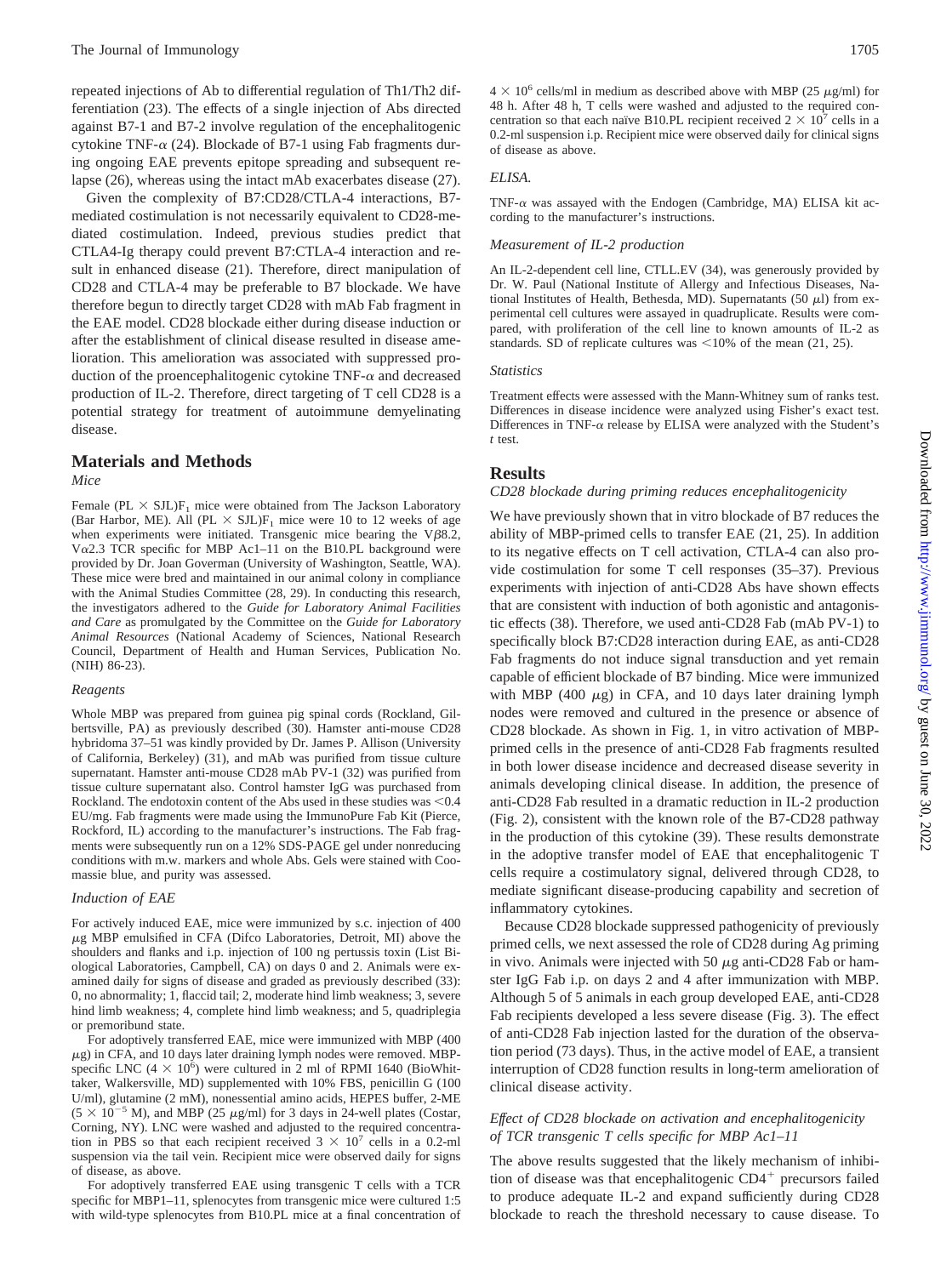

**FIGURE 1.** CD28 blockade suppresses the ability of MBP-primed cells to transfer EAE. A, LNC from  $(PL \times SL)F_1$  mice obtained 10 days after immunization with MBP/CFA were cultured with 25  $\mu$ g/ml MBP in the presence of either 5  $\mu$ g/ml PV-1 (anti-CD28) Fab (six mice) or 5  $\mu$ g/ml control hamster Fab (seven mice). Cells  $(30 \times 10^6)$  were injected into naïve recipients on day 0, and the clinical disease severity was assessed. The incidence of disease in animals receiving the cells pretreated with the anti-CD28 Fab was lower than that of the control animals ( $p = 0.01$ ), and the severity of disease from the time of disease onset until the end of the observation period (days 6 to 38) was reduced (Mann-Whitney sum of ranks,  $p < 0.01$ ). *B*, LNC were cultured in the presence of either 10  $\mu$ g/ml PV-1 Fab (five mice) or 10  $\mu$ g/ml control hamster Fab (five mice). The severity of disease from the time of disease onset until the end of the observation period (days 8–36) was reduced in the animals receiving the cells pretreated with the anti-CD28 Fab (Mann-Whitney sum of ranks,  $p < 0.01$ ).

address whether the effect of anti-CD28 merely reflected an inhibition of expansion of encephalitogenic precursors, MBP-specific TCR transgenic T cells were cultured at a very high precursor frequency in vitro with MBP and anti-CD28 blockade. Under these conditions, significant differences in the ability to induce EAE were not noted (Table I). In addition, no differences in IL-2, IL-4, or IFN- $\gamma$  production in tissue culture supernatants were noted at 24 or 48 h after initiation of culture of these cells with Ag. (Fig. 4 and data not shown). These results, plus the ability of anti-CD28 to have such a long-lasting effect during Ag priming, strongly suggest that the effect mediated by anti-CD28 Fab in this model is due to inhibition of expansion of  $CD4<sup>+</sup>$  encephalitogenic precursors that mediate EAE.

#### *Effect of CD28 blockade at disease onset*

Most studies of B7-mediated costimulation have focused on the initial immune cell interactions during Ag priming. While admin-



**FIGURE 2.** CD28 blockade suppresses IL-2 production by MBPprimed T cells. MBP-specific LNC were stimulated with 25  $\mu$ g/ml MBP in the presence of 5  $\mu$ g/ml of either PV-1 (anti-CD28) Fab or hamster IgG Fab. Supernatants were harvested after 24, 48, and 72 h. IL-2 was measured using the IL-2-dependent cell line, CTLL.EV. Isobars represent SEM. IL-2 production was significantly suppressed by CD28 blockade (Student's  $t$  test,  $p < 0.05$ ). Cells cultured in the absence of additional MBP did not produce detectable IL-2 (data not shown). Similar results were obtained in experiments using 10  $\mu$ g/ml anti-CD28 Fab.

istration of anti-B7-1 Fab fragment can suppress established EAE (26), CTLA4-Ig injection does not alter established disease (25, 40). We therefore evaluated the ability of specific CD28 blockade to suppress EAE in the direct model after completion of initial Ag priming. As shown in Table II, anti-CD28 Fab injection just before disease onset can ameliorate disease.

In the experiment illustrated in Table II, we delayed injection of anti-CD28 Fab or control hamster Fab until after the first mice displayed clinical signs. Animals then received 10  $\mu$ g of anti-CD28 Fab or control hamster Fab every other day for 14 days beginning the day after the first animal displayed clinical disease signs. In this experiment, none of the anti-CD28 Fab recipients developed disease for 21 days. After the initial 21 days, the severity of disease eventually developed by the anti-CD28 Fab recipients was less severe than that developed by the control mice.



**FIGURE 3.** Anti-CD28 Fab injection suppresses the development of EAE. (PL  $\times$  SJL)F<sub>1</sub> mice were immunized with MBP/CFA and received pertussis toxin on days 0 and 2. Animals received i.p. injections of either 50  $\mu$ g anti-CD28 Fab or 50  $\mu$ g control hamster IgG Fab on days 2 and 4  $(n = 5)$ . Animals receiving the anti-CD28 Fab underwent a less severe disease than that of controls after the onset of disease until the end of the observation period (Mann-Whitney sum of ranks,  $p < 0.01$ ).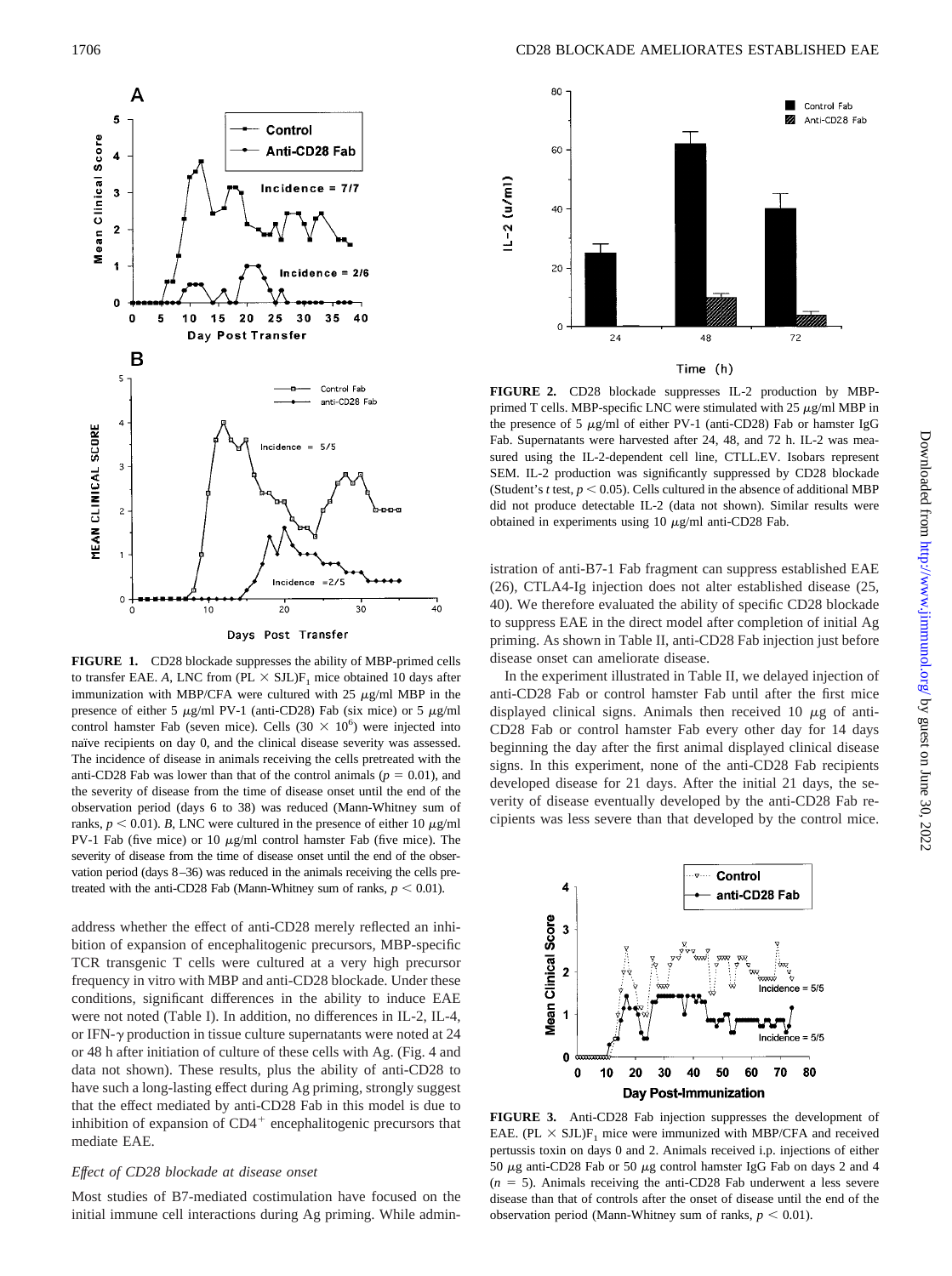Table I. *Anti-CD28 Fab does not prevent adoptive transfer of EAE using TCR transgenic T cells specific for MBPa*

| Group         | Incidence | Mean Day<br>of Onset | Mean Maximal<br>Clinical Score |
|---------------|-----------|----------------------|--------------------------------|
| Control Fab   | 6/6       | $12.67 \pm 1.3$      | $1.83 + 0.4$                   |
| Anti-CD28 Fab | 4/4       | $12.75 + 1.5$        | $1.75 + 0.25$                  |

*<sup>a</sup>* EAE was induced by activating TCR transgenic T cells specific for MBP Ac1-11 with MBP (25  $\mu$ g/ml) for 48 h in the presence of either anti-CD28 Fab (PV-1) or control (hamster) Fab (10  $\mu$ g/ml). Cells were then adoptively transferred into naive B10.P1 mice, which were observed daily for clinical signs of EAE. The incidence, disease onset, and severity of clinical disease did not differ statistically between the two groups.

These results demonstrate that blockade of B7:CD28 interactions just before the onset of disease can inhibit clinical signs of EAE. These results were surprising in that previous studies have shown that effector cells are relatively independent of costimulation.

We next assessed the effect of CD28 on the production of TNF- $\alpha$ , an important proinflammatory mediator of autoimmune demyelination (41). Animals were injected i.p. with 10  $\mu$ g of anti-CD28 Fab or control hamster Fab every other day for 14 days beginning the day after the first animal displayed clinical disease signs. LNC were obtained 7 days after the final injection and were cultured in the presence or absence of MBP. TNF- $\alpha$  release into culture supernatants was assessed by ELISA. As shown in Fig. 5, CD28 blockade significantly reduced TNF- $\alpha$  secretion.

#### *CD28 blockade after the establishment of EAE ameliorates clinical disease*

Finally, we asked whether CD28 blockade, after the establishment of clinical disease, could attenuate the course of clinical EAE. We immunized ( $PL \times SJL$ )F<sub>1</sub> mice and allowed them to develop EAE. After all of the mice had signs of EAE for at least 2 consecutive days, they were divided into two groups and injected with 10  $\mu$ g of either anti-CD28 mAb 37–51 or control hamster IgG every other day. The mean maximal score achieved by both groups of



MBP-specific TCR transgenic T cells were stimulated with MBP (25  $\mu$ g/ ml) in the presence of either PV-1 (anti-CD28) Fab or hamster IgG Fab (10  $\mu$ g/ml). Supernatants were harvested at 24 and 48 h. IL-2 was measured using the IL-2-dependent cell line CTLL.EV. Isobars represent SEM. CD28 blockade did not affect IL-2 production by the transgenic T cells (Student's *t* test,  $p > 0.05$ ). Cells cultured in the absence of exogenous MBP did not produce detectable IL-2.

| Group                               | Incidence                            | Mean Maximal<br><b>Clinical Score</b> |  |  |
|-------------------------------------|--------------------------------------|---------------------------------------|--|--|
| Days 1-21 after first Fab injection |                                      |                                       |  |  |
| Control Fab                         | 3/6                                  | 1.8                                   |  |  |
| Anti-CD28 Fab                       | 0/5                                  | $\Omega$                              |  |  |
|                                     | Days 22–33 after first Fab injection |                                       |  |  |
| Control Fab                         | 6/6                                  | 2.6                                   |  |  |
| Anti-CD28 Fab                       | 4/5                                  | 1.8                                   |  |  |

 $a$  EAE was induced in 11 (PL to SJL) $F_1$  mice by immunization with MBP/CFA and two injections of PT as described in *Materials and Methods.* When the first mouse developed signs of clinical EAE, mice were randomly assigned to receive 10  $\mu$ g of either hamster IgG Fab (six mice) or hamster PV-1 (anti-CD28) Fab (five mice) every other day for 14 days. The incidence of disease and mean maximal clinical score is noted for each time period of observation. Disease course was significantly less severe in the anti-CD28 group than in the control group using Mann-Whitney sum of ranks test during days 1–21 following the first Fab injection ( $p < 0.05$ ) and days 22–33 following the first Fab injection ( $p < 0.05$ ).

mice before injection was 2.8. Each animal received six injections between days 20 and 30 postimmunization.

As shown in Fig. 6, anti-CD28 injection resulted in an attenuated disease course. The control group of animals had two episodes of relapsing disease, whereas the mice given CD28 blockade did not develop disease exacerbations. The therapeutic effect of CD28 blockade continued after the last injection until the end of the observation period on day 46 postimmunization. These results suggest that direct blockade of T cell CD28 represents a potential therapeutic approach for ongoing autoimmune demyelination.

#### **Discussion**

Previous studies examining the role of the B7:CD28/CTLA-4 pathway have used reagents directed against the B7 molecules (21, 23, 25–27, 42) or CTLA-4 (14, 15, 43). In these studies, we specifically targeted T cell CD28 to avoid interfering with regulatory B7-mediated interactions with the CTLA-4 molecule. We blocked CD28 during both the expansion of encephalitogenic T cells in vitro and the effector phase of the disease in vivo and found this approach feasible as a treatment of an ongoing, organ-specific autoimmune process.



**FIGURE 5.** Anti-CD28 Fab injection at the onset of clinical EAE suppresses  $TNF-\alpha$  production. Animals were immunized and injected with PV-1 (anti-CD28) Fab or control hamster Fab as in the experiment shown in Table I. Animals were sacrificed 1 wk after the final injection, draining lymph nodes were obtained, and single-cell suspensions were prepared. LNC from individual animals ( $n \geq 3$ ) were cultured in the presence of medium or MBP. TNF- $\alpha$  production by cells derived from PV-1 Fabtreated mice was suppressed (Student's  $t$  test,  $p < 0.05$ ). Supernatants were harvested and assessed by ELISA. Isobars represent 2 SEM.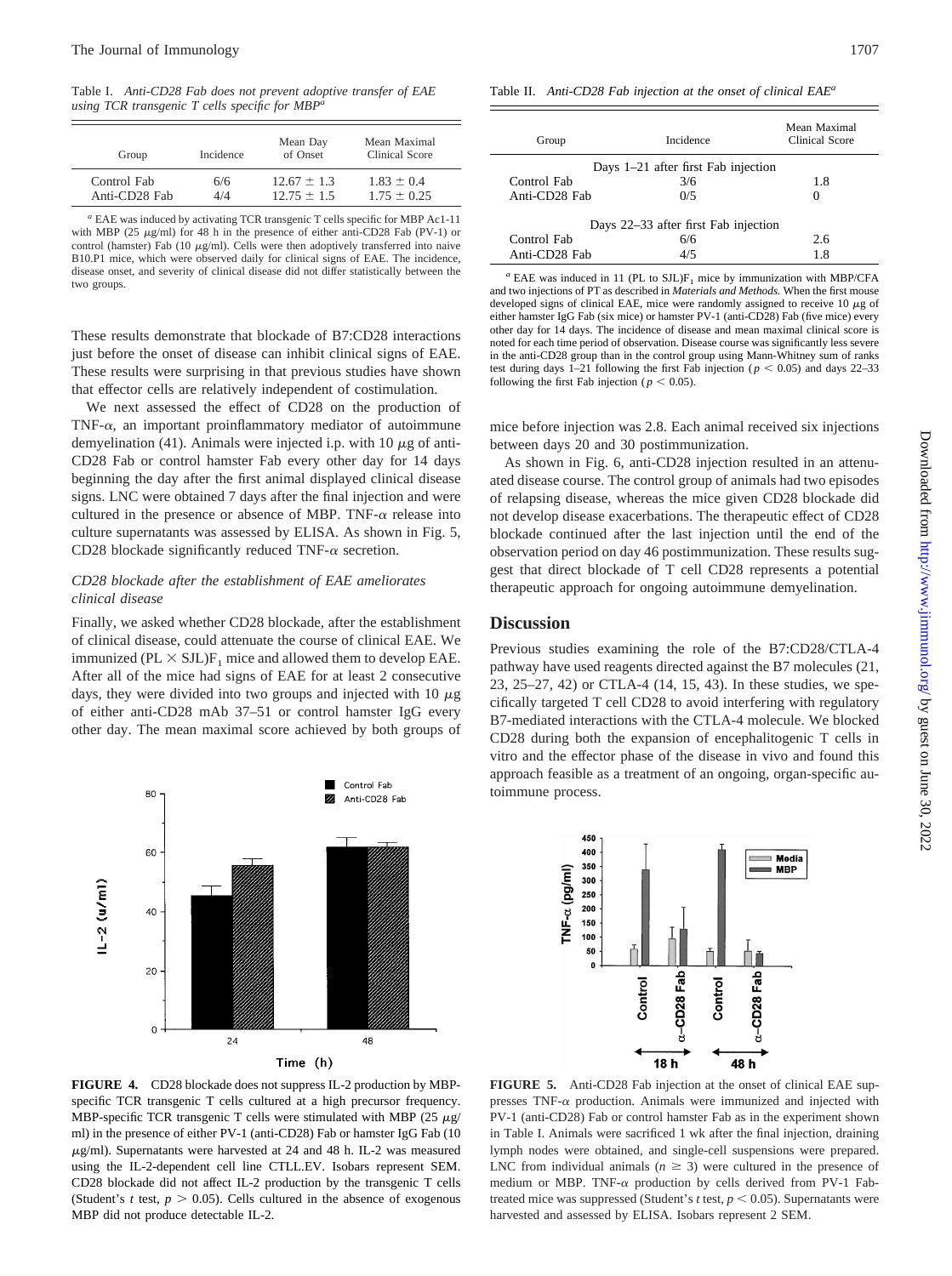

Day Post-Immunization

**FIGURE 6.** CD28 blockade after the onset of EAE ameliorates established clinical disease. (PL  $\times$  SJL)F<sub>1</sub> mice were immunized with MBP/ CFA and received pertussis toxin on days 0 and 2. Animals received i.p. injections every other day of either 10  $\mu$ g anti-CD28 mAb 37–51 or 10  $\mu$ g hamster IgG beginning on day 20, when all of the mice  $(n = 5)$  had clinical signs of EAE for at least 2 consecutive days. Each animal received six injections. Arrows indicate the days on which Ab was injected. Animals that received anti-CD28 underwent an attenuated disease course after the commencement of injections. Differences in groups were compared for the period of observation following the first anti-CD28 injection (days 20–45; Mann-Whitney sum of ranks,  $p < 0.01$ ).

The interactions involving B7-1 and B7-2 with either CD28 or CTLA-4 during EAE and other autoimmune disorders, such as diabetes, are complex. Accessory signals delivered through the B7 receptors can either provoke or prevent clinical EAE (14, 21, 24– 26). Injection of anti-B7-1 Ab suppresses the induction of EAE (24), and anti-B7-2 injection exacerbates clinical disease (21, 23, 24). Conversely, in the NOD mouse model of autoimmune diabetes, anti-B7-2 administration was protective and anti-B7-1 administration exacerbated disease (20). Therefore, the contribution of the individual B7 molecules is dependent on the disease model as well as on the timing of administration of the various reagents.

Studies in which B7-1 and B7-2 are blocked simultaneously suggest further complications to approaches that target both B7-1 and B7-2. Injection of both anti-B7-1 and anti-B7-2 can either ameliorate (21) or exacerbate EAE (24), depending on the immunization protocol used for inducing EAE. In one model of EAE, CTLA4-Ig, which binds to both B7-1 and B7-2, can either suppress or enhance clinical disease, depending on the injection protocol used (21).

Therefore, it appears that blockade of the B7 ligands during periods when CTLA-4 regulatory interactions may predominate exacerbates autoimmunity. Although the dynamics of B7:CD28 and B7:CTLA-4 interactions might be defined in murine models of EAE, they may be more difficult to predict in patients undergoing less defined disease courses. Therefore, directly targeting CD28 costimulation represents an attractive alternative approach.

In the present studies, anti-CD28 Fab injection, either during Ag priming or later, before disease onset, significantly ameliorated EAE. This amelioration was associated with ablated TNF- $\alpha$  production. TNF- $\alpha$  has been associated with encephalitogenicity (41, 44, 45). T cell infiltration into the CNS, together with TNF- $\alpha$ blockade, results in the inhibition of clinical signs of EAE (45). On the other hand, recent studies have shown that EAE can be induced in mice deficient in lymphotoxin- $\alpha$  and TNF- $\alpha$ , suggesting that other cytokines can replace their central pathogenic role in EAE (46).

Most importantly, CD28 blockade using a blocking mAb attenuated established EAE. Mice receiving intact anti-CD28 mAb 37–51 underwent attenuated clinical disease and did not undergo significant subsequent relapses. Disease attenuation was also evident after the cessation of treatment, suggesting that short-term CD28 blockade may be sufficient to control expansion or effector functions of autoreactive effector T cells and thereby ameliorate the autoimmune response.

The ability of CD28 blockade to ameliorate established EAE is consistent with the ability of B7-1 Fab to prevent epitope spreading and relapse (26). Conversely, CTLA4-Ig has not been effective at blocking ongoing EAE (25), even when using a homologous construct with the murine CTLA-4 extracellular domain (P. J. Perrin and C. H. June, unpublished observations). The present results, together with those of Miller et al. (26), suggest that CD28 targeted therapy may be a useful approach to autoimmune demyelinating diseases.

It is important to note that, although the encephalitogenic response is reduced, it is not completely eliminated, suggesting that encephalitogenic T cells, which may not be dependent on CD28, mediated costimulation. This observation would be consistent with recent findings in mice deficient in CD28. In an autoimmune myocarditis model,  $CD28^{-/-}$  mice developed autoimmune heart disease, although it was less severe than that observed in heterozygous littermates (47). In addition, breeding NOD mice to CD28<sup>-</sup> exacerbated autoimmunity, suggesting that CD28 plays an important regulatory role in that disease model (48). However, the ability to suppress the ongoing immune response suggests that preactivated T cells may be, at least partially, dependent on T cell costimulation. Alternatively, CD28 blockade may prevent the further recruitment and activation of naïve T cells and interfere with the process known as epitope spreading (26, 49).

Collectively, our studies and those of others using CD28 Fab or other B7:CD28 antagonists in wild-type mice would suggest that the effect is primarily mediated by inhibiting the expansion of MBP-reactive T cells that mediate the effect resulting in clinical signs of disease (21, 24–26). However, it is interesting that when the encephalitogenic T cells are cultured at a very high precursor frequency in vitro, as was the case when we used the MBP-specific TCR transgenic T cells, the anti-CD28 blockade was ineffective in blocking EAE or IL-2 production (Table I and Fig. 4). It is possible that at high Ag-specific T cell precursor frequency, inability to block all B7:CD28 interactions results in IL-2 production, which then overcomes the result of the blockade, which is otherwise effective when the Ag-specific cells are at a low precursor frequency, as may be the case in wild-type mice. In addition, it is possible that B7 expression on the activated T cells themselves, particularly at high T cell precursor frequency, may be able to provide an additional costimulatory signal. However, B7 expression on T cells may also regulate the immune response in the setting of a high density of responder T cells. The presence of anti-B7-1 and anti-B7-2 Abs augments T lymphocyte proliferation in the presence of optimal stimulation by anti-CD28 Abs, suggesting that B7: CTLA-4 interactions may mediate inhibitory signals (50).

Although the data presented in this article suggest that the major effect of CD28 blockade is to reduce the expansion of encephalitogenic precursors, recent data published by our group suggest the possibility that CD28 blockade can produce qualitative effects on the ability to induce inflammation in the CNS. Although  $CD28^{+/+}$ C57BL/6 mice develop EAE in response to myelin/oligodendrocyte glycoprotein immunization,  $CD28^{-/-}$  mice develop experimental autoimmune meningitis (51). Experimental autoimmune meningitis is characterized by a polymorphonuclear neutrophildominated inflammatory response within the leptomeninges in the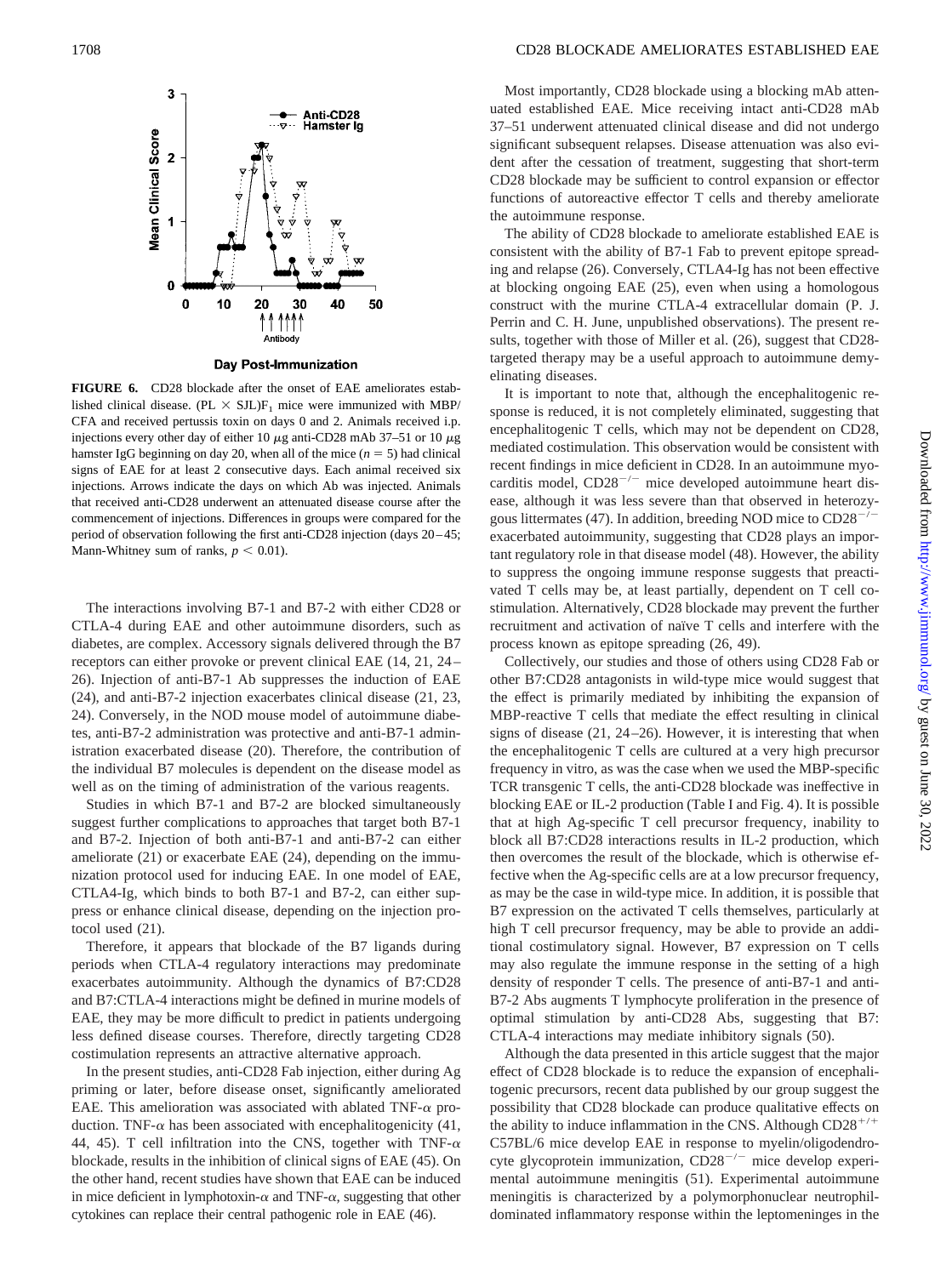absence of classical perivascular infiltrates in the CNS characteristic of EAE. Thus, CD28 signaling may be important for T cells to be able to enter the CNS and induce encephalomyelitis, rather than merely meningitis. However, the present study demonstrates that interruption of the costimulatory signal delivered to encephalitogenic T cells through CD28 can result in inhibition of their expansion and important long-term clinical effects in an organspecific model of autoimmunity.

Ag-specific tolerance is a goal for the treatment of autoimmune diseases. This could be accomplished by preventing the costimulatory signal, without interfering with presentation of Ag to the TCR. Furthermore, because activated cells are targeted with this strategy, the autoantigen does not need to be defined. This is particularly important when considering treatments for diseases such as multiple sclerosis, in which an immune-mediated process is very likely but the identity of the autoantigen unknown (52).

In conclusion, previous studies have examined the complex and varying roles of B7-mediated costimulation using reagents specific for the B7 molecules and/or CTLA-4. CTLA4-Ig or B7 Abs could potentially interfere with B7:CTLA-4 interactions that are important for regulation of an immune response. Regulation of the CD28 signal represents a more direct approach to targeting the T cells that mediate EAE than does manipulation of B7. These studies establish the feasibility of this strategy.

#### **References**

- 1. Schwartz, R. H. 1990. A cell culture model for T lymphocyte clonal anergy. *Science 258:1349.*
- 2. Harding, F. A.**,** J. G. McArthur**,** J. A. Gross**,** D. H. Rautlet**,** and J. P. Allison. 1992. CD28-mediated signaling co-stimulates murine T cells and prevents induction of anergy in T-cell clones. *Nature 356:607*.
- 3. Gimmi, C. D.**,** G. J. Freeman**,** J. G. Gribben**,** G. Gray**,** and L. M. Nadler. 1993. Human T-cell clonal anergy is induced by antigen presentation in the absence of B7 costimulation. *Proc. Natl. Acad. Sci. USA 90:6586.*
- 4. June, C. H.**,** J. A. Ledbetter**,** P. S. Linsley**,** and C. B. Thompson. 1990. Role of the CD28 receptor in T-cell activation. *Immunol. Today 11:211.*
- 5. Shahinian, A.**,** K. Pfeffer**,** K. P. Lee**,** T. M. Kundig, K. Kishihara**,** A. Wakeham**,** K. Kawai**,** P. S. Ohashi**,** C. B. Thompson**,** and T. W. Mak. 1993. Differential T cell costimulatory requirements in CD28-deficient mice. *Science 261:609.*
- 6. Thompson, C. B.**,** T. Lindsten**,** J. A. Ledbetter**,** S. L. Kunkel**,** H. A. Young**,** S. G. Emerson**,** J. M. Leiden**,** and C. H. June. 1989. CD28 activation pathway regulates the production of multiple T-cell-derived lymphokines/cytokines. *Proc. Natl. Acad. Sci. USA 86:1333.*
- 7. Saha, B.**,** D. M. Harlan**,** K. P. Lee**,** C. H. June**,** and R. Abe. 1996. Protection against lethal toxic shock by targeted disruption of the CD28 gene. *J. Exp. Med. 183:2675.*
- 8. Lucas, P. J.**,** I. Negishi**,** K. Nakayama**,** L. E. Fields**,** and D. Y. Loh. 1995. Naive CD28-deficient T cells can initiate but not sustain an in vitro antigen-specific immune response. *J. Immunol. 154:5757.*
- 9. Hutloff, A.**,** A. M. Dittrich**,** K. C. Beier**,** B. Eljaschewitsch**,** R. Kraft**,** I. Anagnostopoulos**,** and R. A. Kroczek. 1999. ICOS is an inducible T-cell co-stimulator structurally and functionally related to CD28. *Nature 397:263.*
- 10. Krummel, M. F., and J. P. Allison. 1996. CTLA-4 engagement inhibits IL-2 accumulation and cell cycle progression upon activation of resting T cells. *J. Exp. Med. 183:2533.*
- 11. Kearney, E. R.**,** T. L. Walunas**,** R. W. Karr**,** P. A. Morton**,** D. Y. Loh**,** J. A. Bluestone**,** and M. K. Jenkins. 1995. Antigen-dependent clonal expansion of a trace population of antigen-specific  $CD4^+$  T cells in vivo is dependent on CD28 costimulation and inhibited by CTLA-4. *J. Immunol. 155:1032.*
- 12. Walunas, T. L.**,** C. Y. Bakker**,** and J. A. Bluestone. 1996. CTLA-4 ligation blocks CD28-dependent T cell activation. *J. Exp. Med. 183:2541.*
- 13. Perez, V. L.**,** L. Van Parijs**,** A. Biuckians**,** X. X. Zheng**,** T. B. Strom**,** and A. K. Abbas. 1997. Induction of peripheral T cell tolerance in vivo requires CTLA-4 engagement. *Immunity 6:411*.
- 14. Perrin, P. J.**,** J. H. Maldonado**,** T. A. Davis**,** C. H. June**,** and M. K. Racke. 1996. CTLA-4 blockade enhances clinical disease and cytokine production during experimental allergic encephalomyelitis. *J. Immunol. 157:1333.*
- 15. Karandikar, N. J.**,** C. L. Vanderlugt**,** T. L. Walunas**,** S. D. Miller**,** and J. A. Bluestone. 1996. CTLA-4: a negative regulator of autoimmune disease. *J. Exp. Med. 184:783.*
- 16. Freeman, G. J.**,** F. Borriello**,** R. J. Hodes**,** H. Reiser**,** J. G. Gribben**,** J. W. Ng**,** J. Kim**,** J. M. Goldberg**,** K. Hathcock**,** and G. Laszlo. 1993. Murine B7-2, an alternative CTLA4 counter-receptor that costimulates T cell proliferation and interleukin 2 production. *J. Exp. Med. 178:2185.*
- 17. Freeman, G. J.**,** J. G. Gribben**,** V. A. Boussiotis**,** J. W. Ng**,** V. A. Restivo Jr.**,** L. A. Lombard**,** G. S. Gray**,** and L. M. Nadler. 1993. Cloning of B7-2: a CTLA-4 counter-receptor that costimulates human T cell proliferation. *Science 262:909.*
- 18. Caux, C.**,** B. Vanbervliet**,** C. Massacrier**,** M. Azuma, K. Okumura**,** L. L. Lanier**,** and J. Banchereau. 1994. B70/B7-2 is identical to CD86 and is the major functional ligand for CD28 expressed on human dendritic cells. *J. Exp. Med. 180: 1841.*
- 19. Hathcock, K. S.**,** G. Laszlo**,** C. Pucillo**,** P. Linsley**,** and R. J. Hodes. 1994. Comparative analysis of B7-1 and B7-2 costimulatory ligands: expression and function. *J. Exp. Med. 180:631.*
- 20. Lenschow, D. J.**,** S. C. Ho**,** H. Sattar**,** L. Rhee**,** G. Gray**,** N. Nabavi**,** K. C. Herold**,** and J. A. Bluestone. 1995. Differential effects of anti-B7-1 and anti-B7-2 monoclonal antibody treatment on the development of diabetes in the nonobese diabetic mouse. *J. Exp. Med. 181:1145.*
- 21. Racke, M. K.**,** D. E. Scott**,** L. Quigley**,** G. S. Gray**,** R. Abe**,** C. H. June**,** and P. J. Perrin. 1995. Distinct roles for B7-1 (CD-80) and B7-2 (CD-86) in the initiation of experimental allergic encephalomyelitis. *J. Clin. Invest. 96:2195.*
- 22. Perrin, P. J.**,** T. A. Davis**,** D. S. Smoot**,** R. Abe**,** C. H. June**,** and K. P. Lee. 1997. Mitogenic stimulation of T cells reveals differing contributions for B7-1 (CD80) and B7-2 (CD86) costimulation. *Immunology 90:534.*
- 23. Kuchroo, V. K.**,** M. P. Das**,** J. A. Brown**,** A. M. Ranger**,** S. S. Zamvil**,** R. A. Sobel**,** H. L. Weiner**,** N. Nabavi**,** and L. H. Glimcher. 1995. B7-1 and B7-2 costimulatory molecules activate differentially the Th1/Th2 developmental pathways: application to autoimmune disease therapy. *Cell 80:707.*
- 24. Perrin, P. J.**,** D. Scott**,** T. A. Davis**,** G. S. Gray, M. J. Doggett**,** R. Abe**,** C. H. June**,** and M. K. Racke. 1996. Opposing effects of CTLA4-Ig and anti-CD80 (B7-1) plus anti-CD86 (B7-2) on experimental allergic encephalomyelitis. *J. Neuroimmunol. 65:31.*
- 25. Perrin, P. J.**,** D. Scott**,** L. Quigley**,** P. S. Albert**,** O. Feder**,** G. S. Gray**,** R. Abe**,** C. H. June**,** and M. K. Racke. 1995. Role of B7:CD28/CTLA-4 in the induction of chronic relapsing experimental allergic encephalomyelitis. *J. Immunol. 154: 1481.*
- 26. Miller, S. D.**,** C. L. Vanderlugt**,** D. J. Lenschow**,** J. G. Pope**,** N. J. Karandikar**,** M. C. Dal Canto**,** and J. A. Bluestone. 1995. Blockade of CD28/B7-1 interaction prevents epitope spreading and clinical relapses of murine EAE. *Immunity 3:739.*
- 27. Vanderlugt, C. L.**,** N. J. Karandikar**,** D. J. Lenschow**,** M. C. Dal Canto**,** J. A. Bluestone**,** and S. D. Miller. 1997. Treatment with intact anti-B7-1 mAb during disease remission enhances epitope spreading and exacerbates relapses in R-EAE. *J. Neuroimmunol. 79:113.*
- 28. Goverman, J.**,** A. Woods**,** L. Larson**,** L. P. Weiner**,** L. Hood**,** and D. M. Zaller. 1993. Transgenic mice that express a myelin basic protein-specific T cell receptor develop spontaneous autoimmunity. *Cell 72:551.*
- 29. Buenafe, A. C.**,** R. C. Tsu**,** B. Bebo**,** A. A. Vandenbark**,** and H. Offner. 1997. Myelin basic protein-specific and TCR V $\beta$  8.2-specific T-cell lines from TCR V $\beta$ 8.2 transgenic mice utilize the same  $V\alpha$  and  $V\beta$  genes: specificity associated with the V<sup>a</sup> CDR3-J <sup>a</sup> region. *J. Neurosci. Res. 47*:*489.*
- 30. Deibler, G. E.**,** R. E. Martenson**,** and M. W. Kies. 1972. Large scale preparation of myelin basic protein from central nervous tissue of several mammalian species. *Prep. Biochem. 2:139.*
- 31. Gross, J. A.**,** E. Callas**,** and J. P. Allison. 1992. Identification and distribution of the costimulatory receptor CD28 in the mouse. *J. Immunol. 149:380.*
- 32. Abe, R.**,** P. Vandenberghe**,** N. Craighead**,** D. S. Smoot**,** K. P. Lee**,** and C. H. June. 1995. Distinct signal transduction in mouse  $CD4^+$  and  $CD8^+$  splenic T cells after CD28 receptor ligation. *J. Immunol. 154:985.*
- 33. Pettinelli, C. B.**,** R. B. Fritz**,** C. H. Chou**,** and D. E. McFarlin. 1982. Encephalitogenic activity of guinea pig myelin basic protein in the SJL mouse. *J. Immunol. 129:1209.*
- 34. Yoshimoto, T., and W. E. Paul. 1994. CD4pos, NK1.1pos T cells promptly produce interleukin 4 in response to in vivo challenge with anti-CD3. *J. Exp. Med. 179*:*1285.*
- 35. Wu, Y.**,** Y. Guo**,** A. Huang**,** P. Zheng**,** and Y. Liu. 1997. CTLA-4-B7 interaction is sufficient to costimulate T cell clonal expansion. *J. Exp. Med. 185:1327.*
- 36. Linsley, P. S.**,** J. L. Greene**,** P. Tan**,** J. Bradshaw**,** J. A. Ledbetter**,** C. Anasetti**,** and N. K. Damle. 1992. Coexpression and functional cooperation of CTLA-4 and CD28 on activated T lymphocytes. *J. Exp. Med. 176:1595.*
- 37. Blair, P. J.**,** J. L. Riley**,** B. L. Levine**,** K. P. Lee, N. Craighead**,** T. Francomano**,** S. Perfetto**,** G. S. Gray**,** B. M. Carreno**,** and C. H. June. 1998. CTLA-4 ligation delivers a unique signal to resting human CD4 T cells that inhibits interleukin-2 secretion but allows bcl-XL induction. *J. Immunol. 160:12.*
- 38. Wang, R.**,** Q. Fang**,** L. Zhang**,** L. Radvany**,** A. Sharma**,** N. Noben-Trauth**,** G. B. Mills**,** and Y. Shi. 1997. CD28 ligation prevents bacterial toxin-induced septic shock in mice by inducing IL-10 expression. *J. Immunol. 158:2856.*
- 39. June, C. H.**,** J. A. Bluestone**,** L. M. Nadler**,** and C. B. Thompson. 1994. The B7 and CD28 receptor families. *Immunol. Today 15:321.*
- 40. Arima, T.**,** A. Rehman, W. F. Hickey**,** and M. W. Flye. 1996. Inhibition by CTLA4Ig of experimental allergic encephalomyelitis. *J. Immunol. 156:4916.*
- 41. Ruddle, N. H.**,** C. M. Bergman**,** K. M. McGrath**,** E. G. Lingenheld**,** M. L. Grunnet**,** S. J. Padula**,** and R. B. Clark. 1990. An antibody to lymphotoxin and tumor necrosis factor prevents transfer of experimental allergic encephalomyelitis. *J. Exp. Med. 172:1193.*
- 42. Cross, A. H.**,** T. J. Girard**,** K. S. Giacoletto**,** R. J. Evans**,** R. M. Keeling**,** R. F. Lin**,** J. L. Trotter**,** and R. W. Karr. 1995. Long-term inhibition of murine experimental autoimmune encephalomyelitis using CTLA-4-Fc supports a key role for CD28 costimulation. *J. Clin. Invest. 95:2783.*